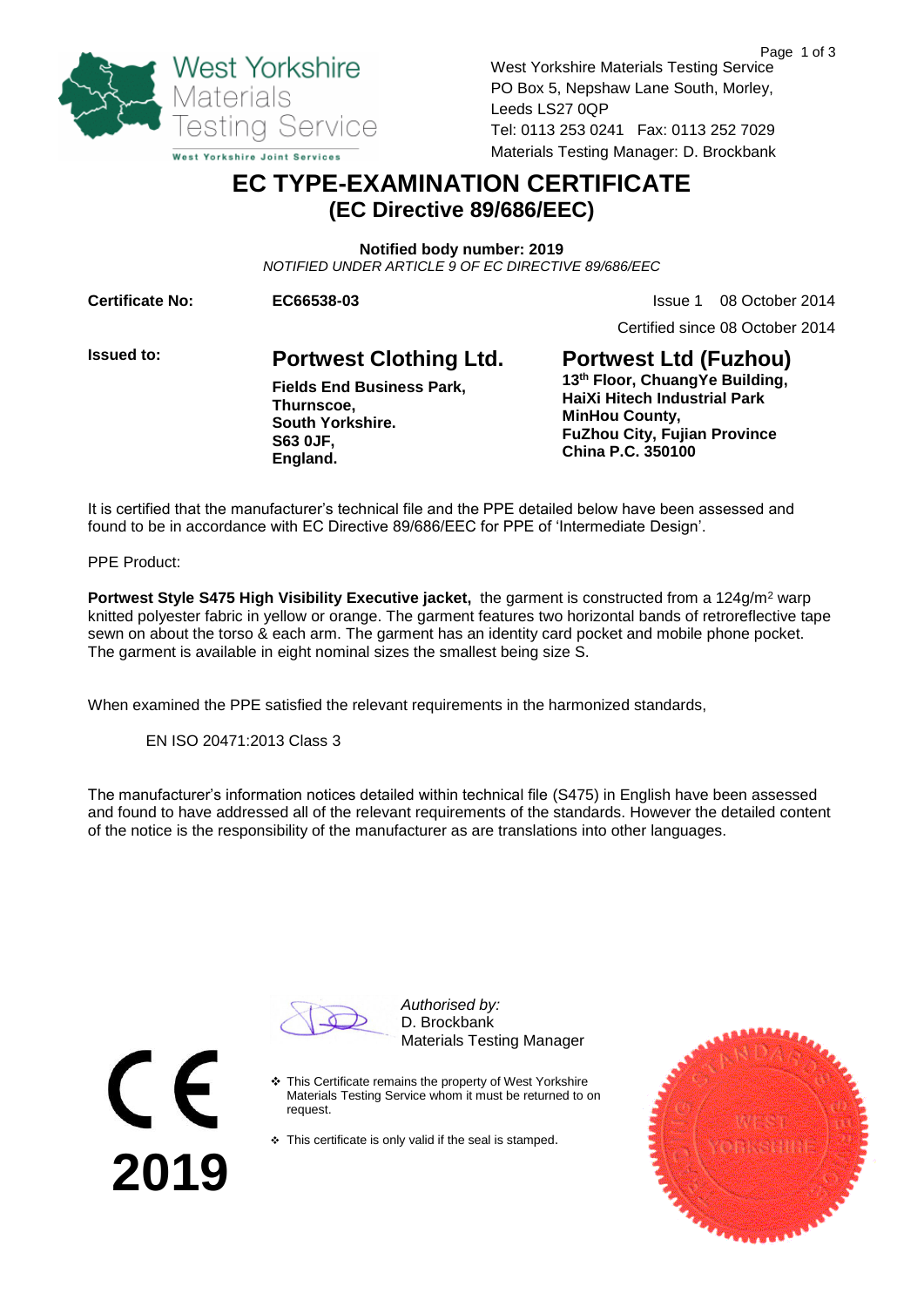

West Yorkshire Materials Testing Service PO Box 5, Nepshaw Lane South, Morley, Leeds LS27 0QP Tel: 0113 253 0241 Fax: 0113 252 7029 Materials Testing Manager: D. Brockbank

# **EC TYPE-EXAMINATION CERTIFICATE (EC Directive 89/686/EEC)**

**Notified body number: 2019** *NOTIFIED UNDER ARTICLE 9 OF EC DIRECTIVE 89/686/EEC*

**Certificate No: 6 CC66538-03 EC66538-03 ISSUE 1** 08 October 2014

Certified since 08 October 2014

**Issued to: Portwest Clothing Ltd. Fields End Business Park, Thurnscoe, South Yorkshire. S63 0JF, England.** 

**Portwest Ltd (Fuzhou) 13th Floor, ChuangYe Building, HaiXi Hitech Industrial Park MinHou County, FuZhou City, Fujian Province China P.C. 350100**

#### **ALL TEST DOCUMENTS MUST BE INCLUDED IN THE TECHNICAL FILE**

| Requirement                                         | <b>Assessment</b>                                                                                   | <b>Technical Documentation</b>                                               |
|-----------------------------------------------------|-----------------------------------------------------------------------------------------------------|------------------------------------------------------------------------------|
| <b>Technical File</b>                               | Technical file in order with<br>PPE Directive (89/686/EEC)                                          | S475 dated 06.10.2014                                                        |
| <b>ISO 13688</b><br>Innocuousness                   | Garment meets all requirements                                                                      | Oekotex 2013AK0004<br>TUV 15058932 001<br>TUV 15159436 001                   |
| EN ISO 20471 /ISO<br>13688 Ergonomics<br>and sizing | Garment meets all requirements<br>Class 3                                                           | Garment assessed                                                             |
| EN ISO 20471                                        | Class 3                                                                                             | TUV 15058932 001<br>TUV 15159436 001<br>WYMTS 61362<br>SATRA SPC0218053/1338 |
| <b>Product Markings</b>                             | Marking meets the requirements of<br>EN ISO 20471:2013 EN ISO<br>13688:2012<br>Applicable standards | Detailed in Technical file                                                   |

**2019**

*Authorised by:* D. Brockbank Materials Testing Manager

- \* This Certificate remains the property of West Yorkshire Materials Testing Service whom it must be returned to on request.
- $\triangle$  This certificate is only valid if the seal is stamped.



Page 2 of 3